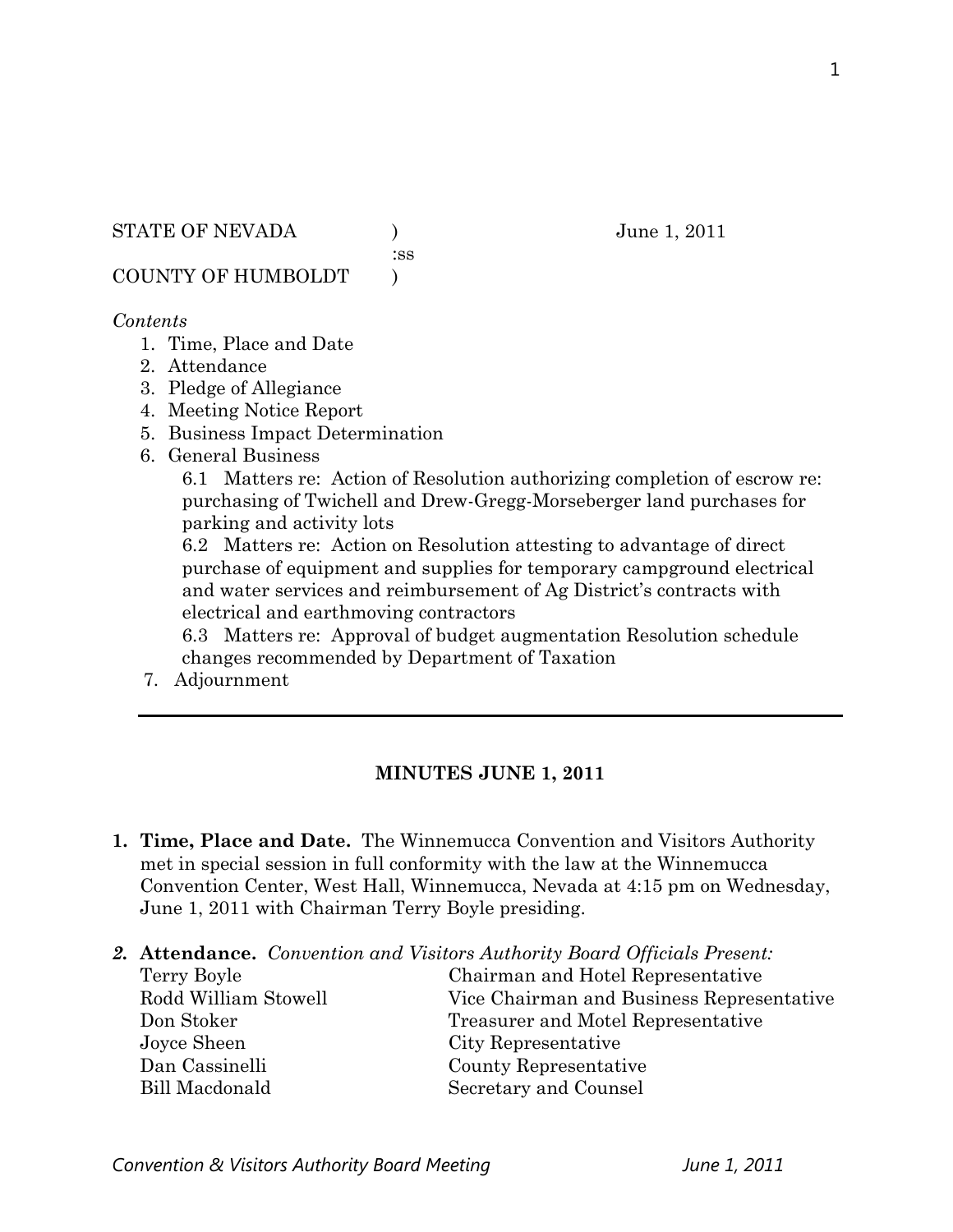*Convention and Visitors Authority Board Officials Absent:*  Kendall Swensen Board Administrator

*Staff Members Present:*  Kim Petersen Director Shelly Noble Administrative Clerk *Others Present:* 

David Selesnick Hi-Desert RV Park

**3. Pledge of Allegiance.** 

#### **4. Meeting Notice Report.**

Chairman Boyle reported that notice, including meeting agenda, was posted by Shelly Noble by 9:00 am Thursday, May 26, 2011 at Humboldt County Library, Court House, Post Office, City Hall and Convention Center West Hall. No persons have requested mailed notice during the past six months.

**5. Business Impact Determination.** After review of the June 1, 2011 agenda, *Don Stoker made a motion that no proposed agenda item is likely to impose a direct and significant economic burden on a business or directly restrict formation, operation, or expansion of a business. The motion carried unanimously, 5-0.* 

#### **6. General Business.**

#### **6.1 Action of Resolution authorizing completion of escrow re: purchasing of Twichell and Drew-Gregg-Morseberger land purchases for parking and activity lots**

Mr. Selesnick interrupted the meeting by asking if the Business Impact Determination had been read and a vote taken. Chairman Boyle said it had on the advice of counsel. Mr. Selesnick requested that the minutes reflect that there was no public comment taken on the Business Impact Determination.

The two lot purchases are in escrow and the transactions should be complete on Friday pending final approval of the resolution prepared by Board Counsel. Nevada statutes require only that an appraisal be completed but does not require that the purchase price be the same as the appraisal amount. Bill read the resolution titled "Final approval of acquisition of half block across Melarkey Street from Convention Centers for parking lot and activities site purposes" into the record. *Don Stoker made a motion approving the resolution read into the record by Mr. Macdonald with one correction noted on page 2. Final amounts to be funded by WCVA*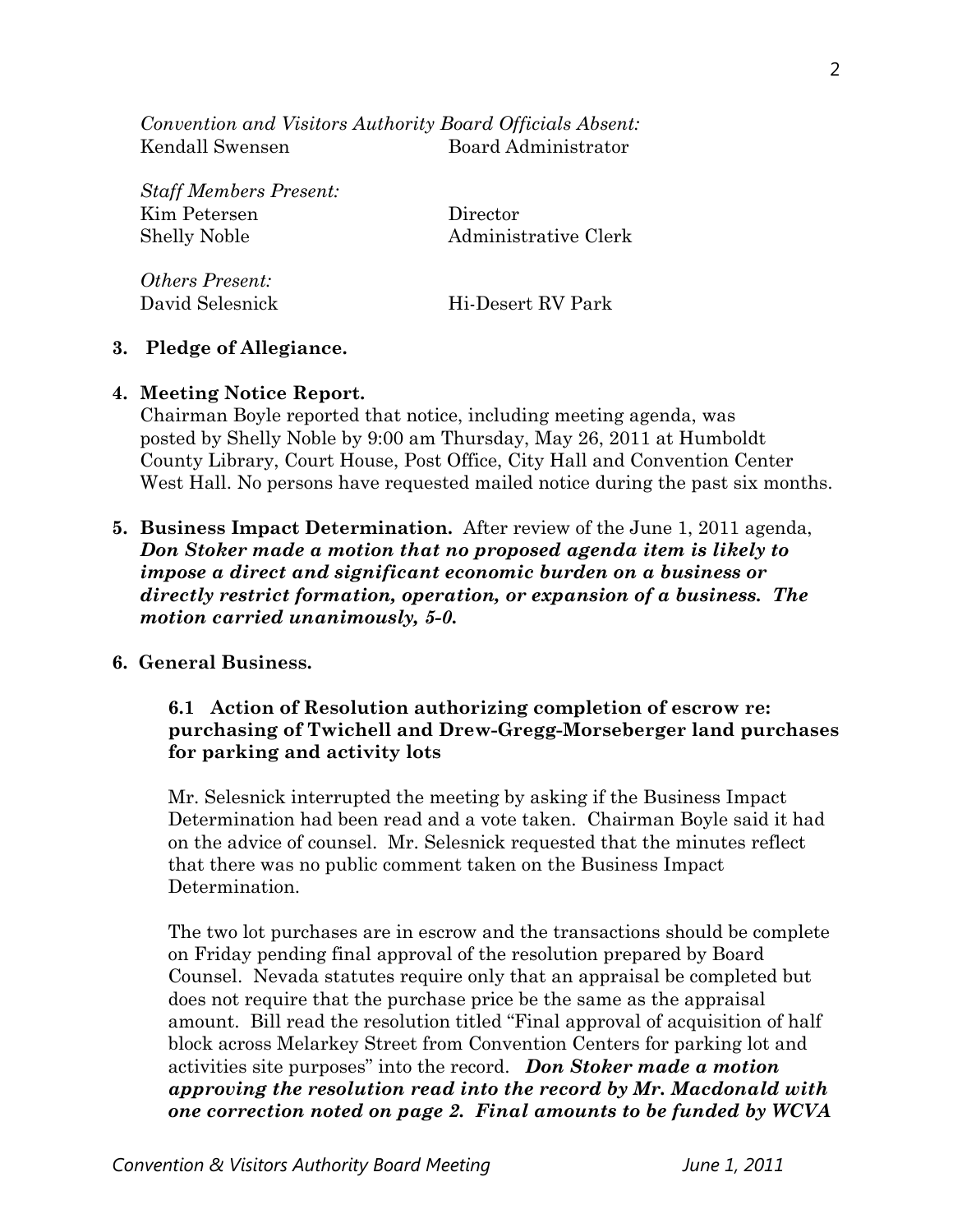### *are \$454,339.07 (Twichell) and \$125,762.06 (Drew-Gregg-Morseberger). These amounts include closing costs. Motion carried unanimously, 5-0.*

Shelly prepared a request for a transfer from the Local Government Investment Pool into the WCVA checking account and will contact Mr. Stoker about going to the bank to get cashier's checks for the lot purchases.

## **6.2 Action on Resolution attesting to adventage of direct purchase of equipment and supplies for temporary campground electrical and water services and reimbursement of Ag District's contracts with electrical and earthmoving contractors**

Mr. Macdonald read into the record the resolution titled "Attestation to Reasons to Participate in Performance of Public Works". *Dan Cassinelli made a motion approving the resolution read into the record by Bill Macdonald with grammatical corrections on page 1 made as noted. The motion carried unanimously, 5-0.* 

Mr. Selesnick again interrupted the meeting discussion to ask that a project schematic be required as an attachment to this resolution. Board Counsel responded that this was not required.

Bill asked for authority to make grammatical corrections on page 1 to this resolution and substitute this page for the one attached to the signature page. *Dan Cassinelli amended his motion authorizing Mr. Macdonald to make grammatical changes to page 1 of this resolution and attach it to the signature page signed here tonight by board members. Motion carried unanimously, 5-0.* 

# **6.3 Approval of budget augmentation Resolution schedule recommended by Department of Taxation**

The resolution approving the WCVA budget augmentation to the FY 2011 budget was read into the record and approved by this board on April 20, 2011. The Nevada Department of Taxation had approved the resolution and the augmented amounts but has requested that a couple of minor changes be made to one of the attached schedules. *Rodd William Stowell made a motion approving changes to Schedule B of the WCVA FY 2011 Budget Augmentation. The motion carried unanimously, 5-0.* Kendall will make the necessary changes and get it to the Department of Taxation.

# **7. Reports**

 **7.1** Mr. Stoker asked about the status of the covered arena at the Winnemucca Events Complex. Kim said he would have a report for the board at a future meeting.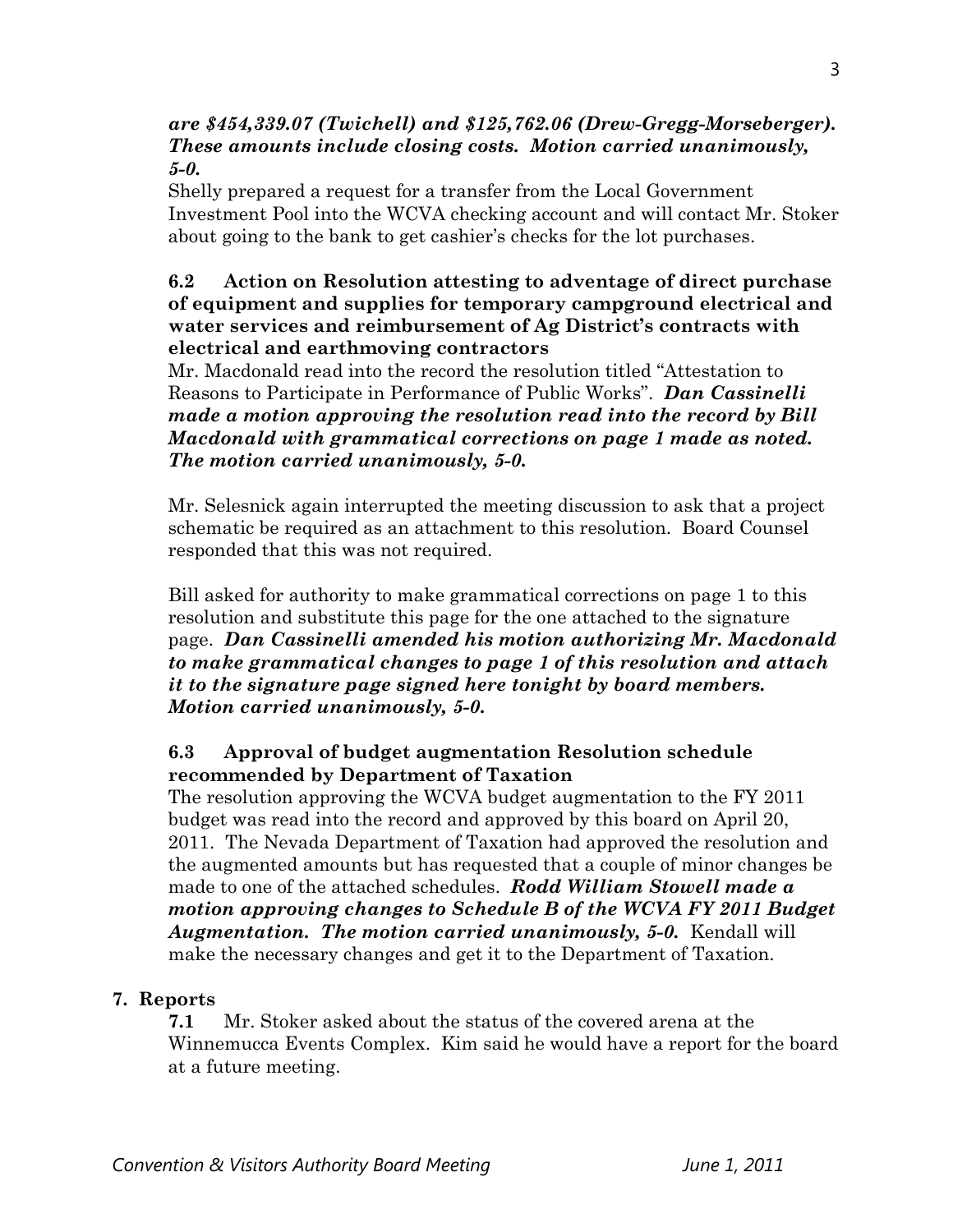### **8. Regular Business. Next Meeting. The Board confirmed the next regular meeting date of Wednesday, June 15, 2011, 4:00 pm.**

**9. Adjourn.** *Rodd William Stowell made a motion to adjourn this meeting. Motion carried unanimously, 5-0.* The meeting was adjourned at 5:00 pm to the next regular meeting, or to the earlier call of the Chairman or to the call of any three (3) members of the Board on three (3) working days notice.

Respectfully submitted,

Shelly Noble